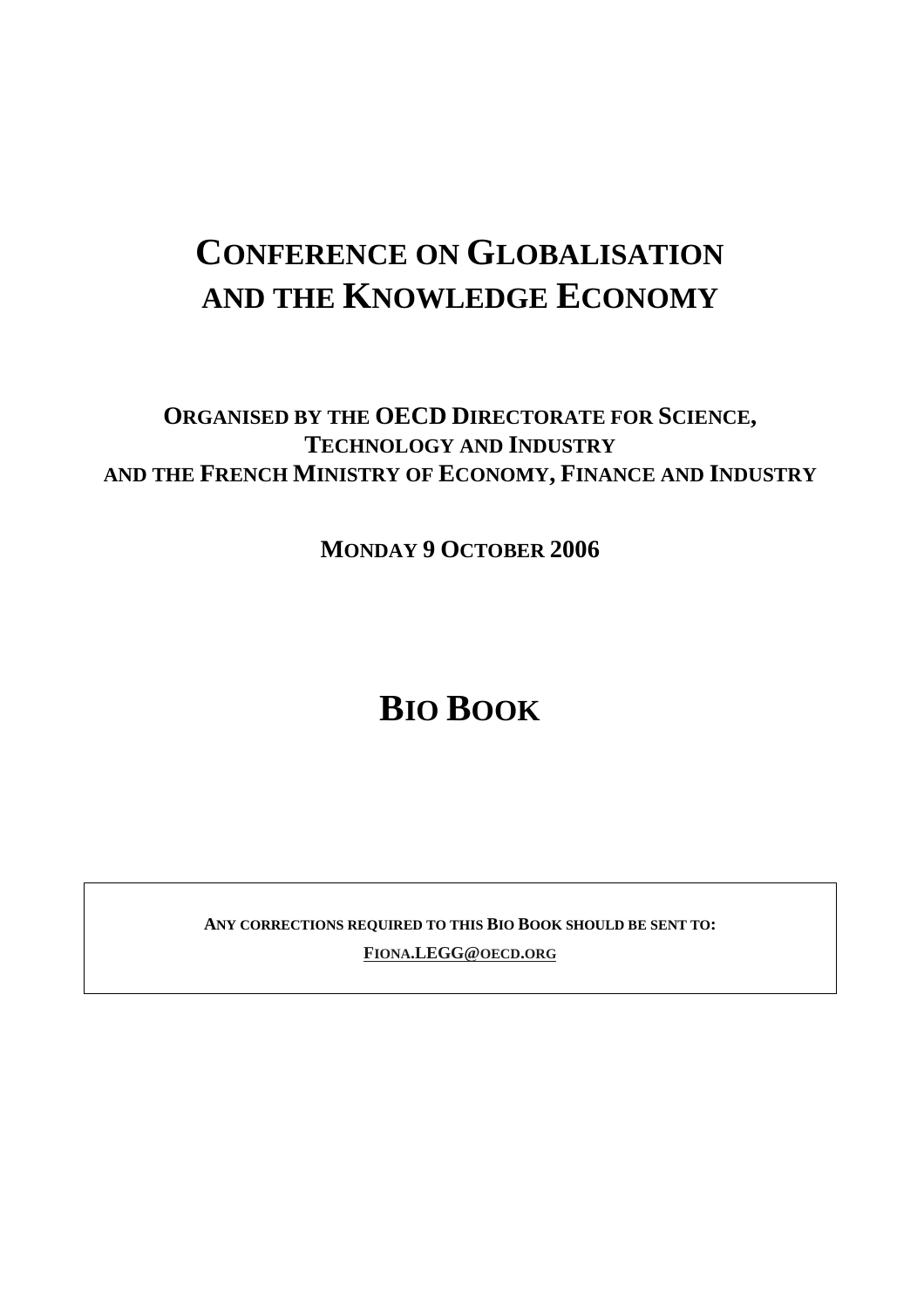

# **Koenraad De BACKER, Economist, Directorate for Science, Technology and Industry, OECD**

Koen De Backer was born in 1967 in Mechelen (Belgium) and holds the Belgian citizenship. He obtained a masters degree of Commercial and Business Engineer at the Katholieke Universiteit Leuven (Belgium) and a Master of Business Administration degree at the University of California, Irvine (USA).

He worked subsequently as consultant for the 'Nederlands Economisch Instituut' in Rotterdam (Netherlands), as economist for the employers organization VEV and as an expert for the Flemish Minister of Economic Affairs in Belgium.

In 2002 he obtained his PhD at the Katholieke Universiteit Leuven with a dissertation on multinational firms and their impact on the industry structure and dynamics in host countries. He held post-doctoral positions at the Universitat Pompeu Fabre in Barcelona (Spain) and at the Department of Applied Economics of the K.U.Leuven.

He was professor at the Vlerick Leuven Gent Management School where he was in charge of the policy research centre 'Creativity, entrepreneurship and innovation'. His research focused on entrepreneurship, industrial structure and dynamics, competitiveness and multinational firms, and was published in national and international journals. He taught business economics, strategic management and international business.

In 2006 he joined the OECD where is working on topics related to globalization, R&D-internationalization and innovation in the Directorate for Science, Technology and Industry.



#### **Professor Jean-Paul BETBÉZE, Chief Economist and Head of Economic Research Department, Crédit Agricole SA, and Member of the Prime Minister's Economic Analysis Council, France**

Other functions include: Professor, University of Paris Panthéon-Assas; Chairman of the Economic and Financial Affairs Commission, UNICE (Union des Confédérations de l'Industrie et des Employeurs d'Europe); Chairman of the Observatory of Payment Delays; Chairman, Economics Committee, Professions and Services (Medef Employers' Confederation); Secretary to the Board, Foundation for World Agriculture and Rural

Affairs (FARM); Member of COPEIAA ("Council for European and International Prospective Analysis of Agriculture and Food"); Member of the Conseil pour la diffusion de la culture économique (CODICE); Member of the Cercle des Economistes; Member of the International Conference of Commercial Bank Economists (ICCBE).

Education background: Graduate of the Ecole des Hautes Etudes Commerciales (1972); Post-graduate diploma in the Science of Organizations (1974); Doctorat d'Etat in Economics (1979); Supplementary Dissertation in Economics (1980); Agrégation des Facultés de Sciences Economiques (1984).

Former activities include: Lecturer at the University of Paris IX Dauphine (1974-1980), Senior Lecturer, Universities of Caen (1980-1 983) and Amiens (1983-1984), Professor, University of Franche-Comté (1984-1987); Former Chairman of AFEDE (Association Française des Economistes d'Entreprise); Former Secretary General of SEP (Société d'Economie Politique) and AFSE (Association Française de Science Economique); Head of the Crédit Lyonnais Economic and Financial Research Division (1989-2003); Special Advisor to the Chairman and to the Chief Executive Officer of Crédit Agricole SA (2003-2005); Former Chairman of the Société d'Economie Politique (2004-2006).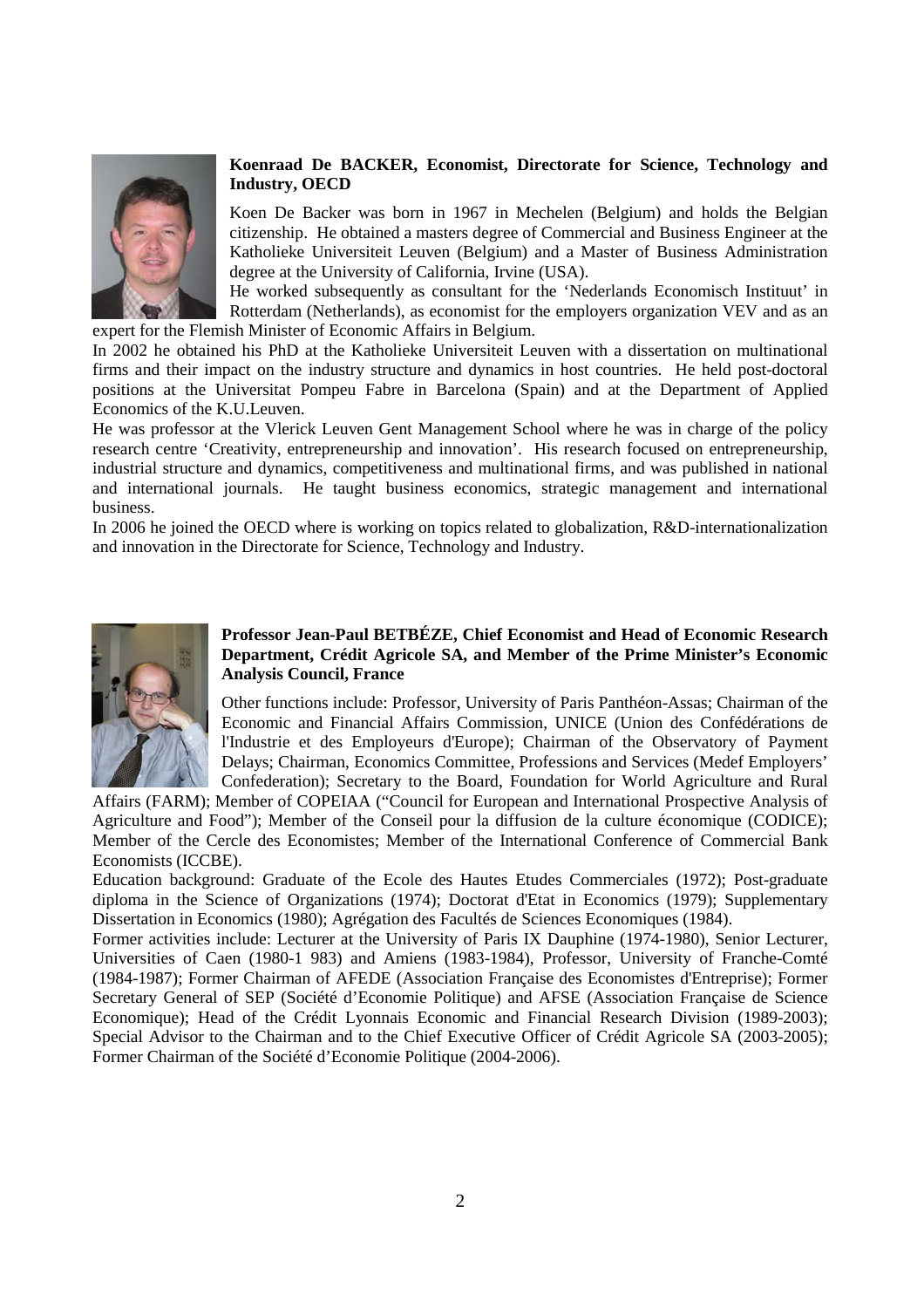

# **Professor Christian de BOISSIEU,** *Président délégué du Conseil d'analyse économique***, France.**

Christian de BOISSIEU, né en 1947, diplômé de l'IEP de Paris, docteur d'Etat et agrégé des facultés de droit et de sciences économiques, est Professeur d'économie à l'Université de Paris I (Panthéon - Sorbonne). Il a également été Professeur à l'Institut d'Etudes Politiques de Paris de 1972 à 1992 et au Collège d'Europe à Bruges de 1999 à 2003.

Consultant de la Banque Mondiale et de la Commission Européenne, il est également Directeur Scientifique du Centre d'Observation Economique (COE) de la Chambre de

Commerce et d'Industrie de Paris. Il est membre du Comité des Etablissements de Crédit et des Entreprises d'Investissement (CECEI). Il est membre de la Commission économique de la Nation, du Conseil Economique de la Défense, du Conseil d'Orientation pour l'Emploi et du Conseil Scientifique de l'Autorité des Marchés Financiers (AMF). Il est aussi Président de la Commission de Surveillance des OPCVM de la Principauté de Monaco. Il est en outre Associate Research Fellow du CEPS (Bruxelles). Il est Président d'honneur de la Société d'Economie Politique et de l'Association Française de Finance (AFFI). Entre 2002 et 2004, il a été expert auprès de la Commission Economique et Monétaire du Parlement européen. Il a été nommé en juillet 1997 membre du Conseil d'Analyse Economique auprès du Premier Ministre. Depuis janvier 2003, il est Président Délégué du Conseil d'Analyse Economique auprès du Premier Ministre.

Christian de BOISSIEU est l'auteur de nombreux ouvrages et articles sur les questions monétaires et financières, et sur l'analyse des politiques économiques.

#### Unofficial Translation

#### **Professor Christian de BOISSIEU, President of the Prime Minister's Economic Analysis Council, France**

Professor Christian de BOISSIEU, born in 1947, graduate from the *Institut d'Etudes Politiques* (*IEP – « Sciences Po »)*, Paris, is Professor of Economics at the University of *Paris I* (Panthéon – Sorbonne). He was Professor at the IEP, Paris from 1972-1992 and at the *College of Europe* in Bruges from 1999 to 2003. He currently holds the following functions: Consultant at the World Bank and at the European Commission; Scientific Director at the *Centre d'Observation Economique (COE)* at the Chamber of Commerce and Industry, Paris; Member of the following bodies: *Comité des Etablissements de Crédit et des Entreprises d'Investissement (CECEI),* National Economic Commission, Economic Council for Defence, Advisory Board for Employment, and Scientific Council of the Financial Markets Authority (AMF); President of the Supervisory Board of the OPCVM (Organisation of Collective Investments in Securities) for the principality of Monaco; Associate Research Fellow at CEPS (Brussels); Honorary Chair of the Society for Political Economy and the French Association for Finance (AFFI).

Between 2002 and 2004, he was an expert for the Economic and Monetary Commission of the European Parliament. In July 1997 he was nominated member of the Council of Economic Analysis (CAE) to the Prime Minister. Since January 2003, he is President of the CAE. Christian de BOISSIEU is the author of numerous books and articles on monetary and financial questions, and on economic policy analysis.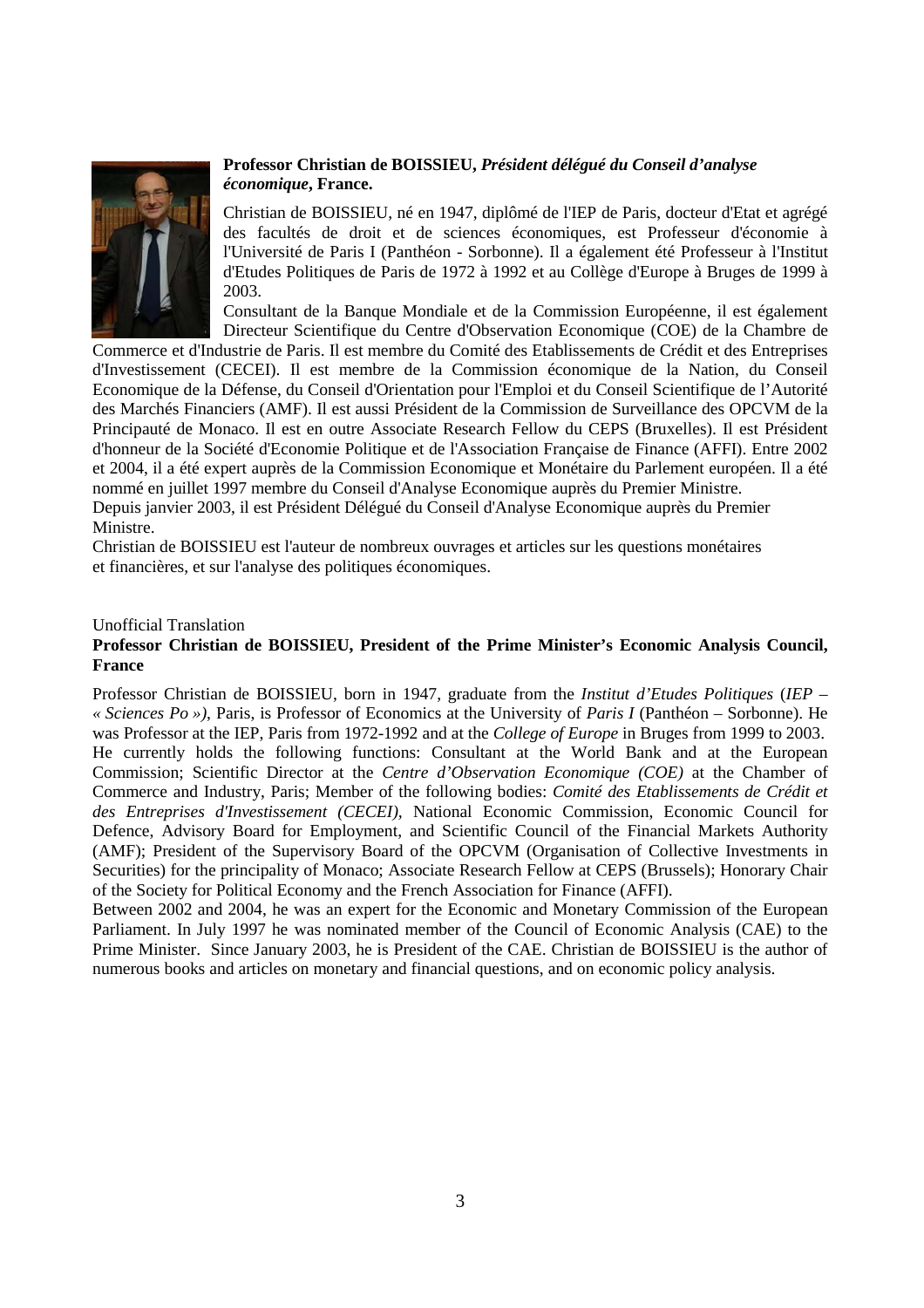

### **Professor Rupa CHANDA, Professor in the Economic and Social Sciences Area, Indian Institute of Management, Bangalore.**

Rupa Chanda is a Professor in the Economics and Social Sciences Area at the Indian Institute of Management, Bangalore. She has a Ph.D. in Economics from Columbia University, with a specialization in International Trade, and a Bachelor's degree in Economics from Harvard University. Her dissertation work was on the implications of trade liberalization for foreign direct investment in the service sector.

At IIMB, Dr. Chanda teaches courses in Macroeconomics and Managerial Economics and lectures on International Trade and WTO issues in various programmes. Prior to joining IIMB, she worked as an Economist at the International Monetary Fund in Washington, DC in the Asian Department and the Exchange and Trade Relations Department. She has held short-term research appointments at the World Bank and the United Nations and has been a consultant for the ILO, WHO, UNDP, UNCTAD, OECD, the Indian Council for Research on International Economic Relations, and the Indian Institute of Foreign Trade.

Dr. Chanda's research interests concern multilateral trade liberalization, WTO and services, migration, child labour, and macroeconomic stabilization. For the past few years Dr. Chanda has been involved with the Ministry of Commerce in formulating India's negotiating position on services at the WTO. She is a Member of the Ministry of Commerce's Expert Group on Services.

Dr. Chanda has published in international and national journals, books, IMF working papers, and policy documents on various trade-related issues. Her book titled, *Globalization of Services: India's Opportunities and Constraints* was published by Oxford University Press in 2002. Her other important publications include the UN Strategy Paper for the Elimination of Child Labour in India, the Government of India's position paper on Movement of Service Providers for the WTO negotiations on services, and the WHO's Commission on Macroeconomics and Health paper on Trade in Health Services. Dr. Chanda has presented at various national and international conferences, seminars, and workshops.



#### **Elie COHEN**, **CEO, Siemens Business Services, France**.

After a Bachelor degree in Computer Science, Management and Strategy, Elie Cohen started his career as a Consultant within one of the big five consulting organizations, for a three years period. He then joined AT&T ISTEL, one of the leading Information and Telecommunication Technologies Services companies, heading several positions over ten years, the latest being the Consulting and Solution Unit Director focusing on the Manufacturing market segment. In December 1996, Elie Cohen integrated Siemens Business Services where he spent three years as Public Sector, Telecommunication and

Health Care Unit Director in France, dedicated to Information Technology solutions and associated services. In 1999, he moved to South Africa to head the IT Solutions and Services Manufacturing Unit, being in charge of the sub-Saharan region. He emphasized there the relationship with SISL, the Indian Siemens IT services organization, to address the local market with an offshore approach. In 2001, he was assigned as Strategy Director in Munich, the Company's Head Quarters. He has been in charge of the services portfolio standardization in particular, the services delivery backbone and the globalization of the delivery network. One of the main targets was to leverage on knowledge based services and to enable usage of competencies and value added from foreign countries to minimize market entry costs. In 2004, Elie Cohen became Siemens Business Services France Chief Executive Officer where he is particularly involved in the set up and the transformation of the organization into a network of delivery groups and locations.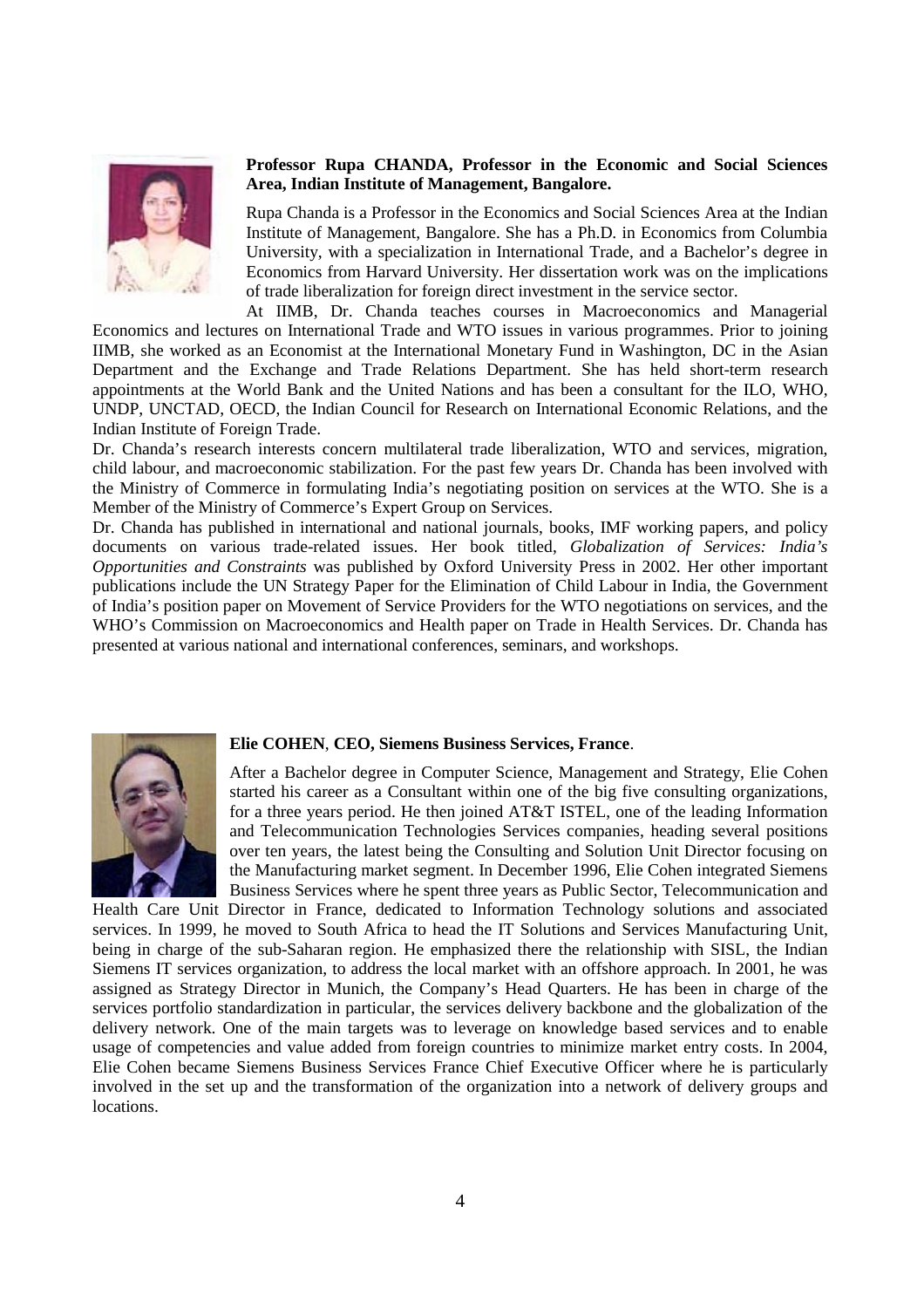

#### **Jane CORWIN, Director, Office of Trade Policy Analysis, Manufacturing and Services Bureau, US Department of Commerce, and Vice Chair of CIBE.**

Jane L. Corwin is the Director of the Office of Trade Policy Analysis in the U.S. Department of Commerce's Manufacturing and Services Bureau. Ms. Corwin is responsible for managing a staff of 15 economists responsible for cross-sectoral market access negotiations, trade compliance and industry competitiveness programs. In 2004, she was appointed to be the USG delegate to the OECD Industry Committee and has taken a leadership role to revitalize and reinvigorate the Committee. In 2004, Ms. Corwin was awarded both the Under Secretary Award and Bronze Medal (highest

award given in the International Trade Administration) for developing the MAS Analyst Learning Center--an innovative web-based tool-kit to improve the analytical capabilities of industry economists. Most recently, her Office was recognized as the top performing unit in ITA. Prior to joining the Department of Commerce in 1984, Ms. Corwin worked as an analyst with an engineering consulting firm and also served on staff to the Interior and Insular Affairs Congressional Committee. Ms. Corwin was born and raised in Japan of missionary parents and is fluent in Japanese. She is a graduate of the University of California at Irvine and studied economics at Georgetown University. Ms. Corwin is married, has three children-an entrepreneur, ballerina and avid golfer and lives in Arlington, Virginia. She takes great pride in having completed the Marine Corps Marathon in 2005 and the Reston Triathlon in 2006!



#### **Dr. Andrea GAVOSTO, Chief Economist, Telecom Italia**

Andrea Gavosto is currently the Chief Economist of the Telecom Italia Group.

Previously, he was Chief Economist of the Fiat Group and worked for both the Research Department of the Bank of Italy and the Research Department of Confindustria, the Italian employers' association.

He holds a degree in Business and Economics from the University of Turin, and did his postgraduate work at the London School of Economics, where he obtained a M.Sc. in Economics. He was also Visiting Fellow at the National Bureau of

Economic Research of Cambridge, Ma.

He is author of several publications on macroeconomic forecasting and applied labour and industrial economics. He has been a part-time Professor at the Universities of Padua, Western Piedmont and Tuscia, as well as collaborating with leading Italian newspapers.

The main duties of his present position include major market trends in the ICT industry, analysis of regulation and its impact on the industry; competition models.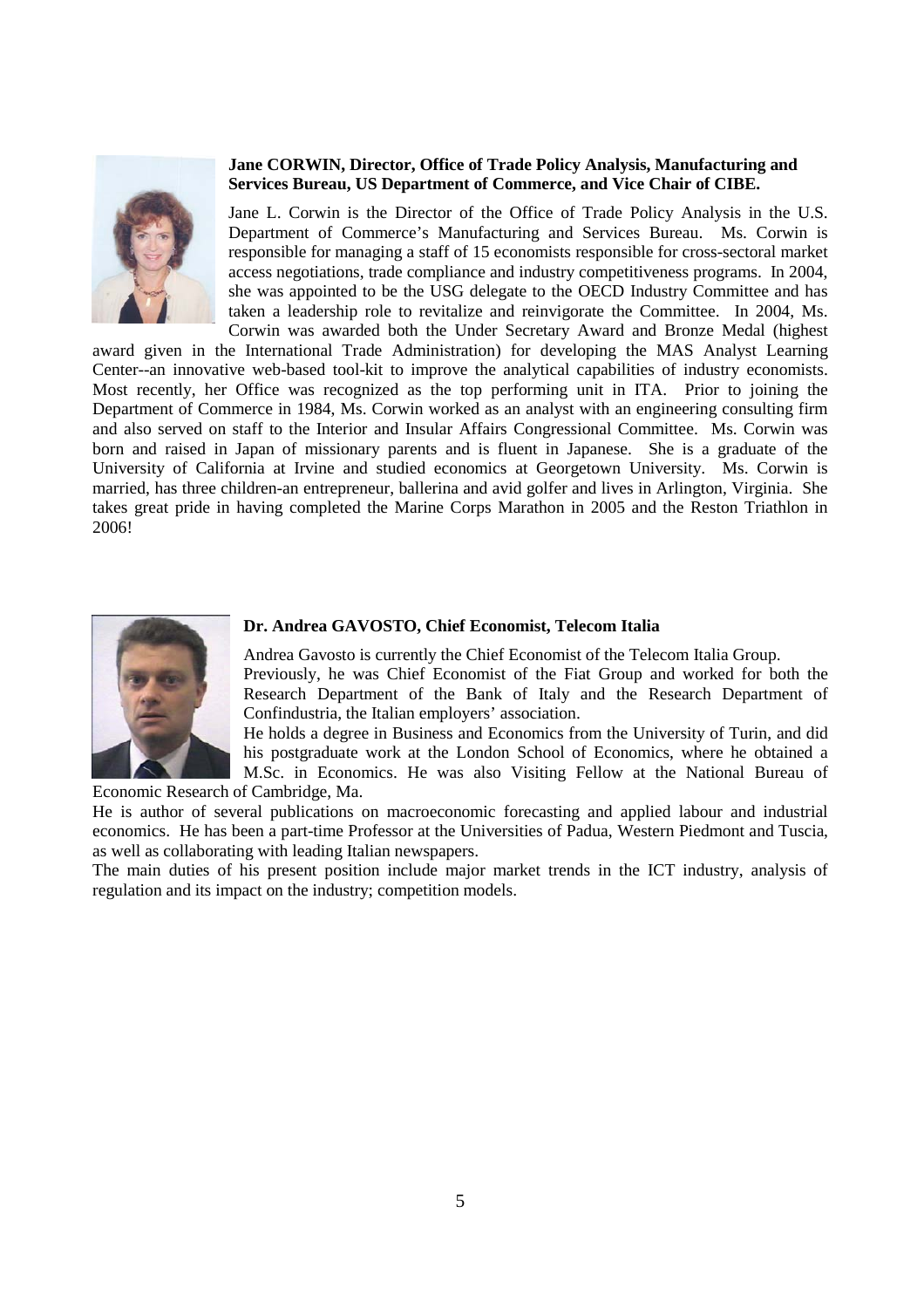

# **Dr. John LLEWELLYN, Senior Economic Policy Advisor for Europe, Lehman Brothers**

Dr. Llewellyn is Lehman Brothers' Senior Economic Policy Advisor for Europe. Dr. Llewellyn, a New Zealander, received his undergraduate degree at the Victoria University of Wellington, New Zealand, and his Doctorate at the University of Oxford. In 1970 he was appointed a Research Officer in the Department of Applied Economics at the University of Cambridge. From 1972 he was a Fellow of St. John's College, Cambridge, and in 1974 he was appointed Assistant Director of Research in the Faculty

of Economics at Cambridge.

He then spent seventeen years at the Organisation for Economic Co-operation and Development (OECD) in Paris, where for the first eight he was in charge of international economic forecasting and policy analysis; he was also editor of the OECD *Economic Outlook*. He then became Deputy Director for Social Affairs, Manpower and Education, and for the last five years he was Head of the Secretary-General's Private Office (Chief of Staff). From 1995 to 2006, he was Global Chief Economist at Lehman Brothers.

Dr. Llewellyn's published work has covered a range of economic topics, including growth, employment and unemployment, international trade, exchange rates, the balance of payments, inflation, commodity prices, taxation, forecasting, economic policymaking, and international economic co-operation. Together with two former colleagues, he has also published two books: one on the international aspects of forecasting, modelling, and economic co-operation; and the other on economic policies for the 1990s.

Dr. Llewellyn is a member of the Handelsblatt/Wall Street Journal ECB Shadow Council; a member of the President of the European Commission's Group of Economic Policy Analysis; a member of the International Economics Advisory Board, Chatham House; and a member of the UK Department of Trade and Industry Secretary of State's Panel on Monitoring the Economy.



## **Andrew MCDOWELL, Chief Economist, Forfás (National Policy and Advisory Board for Enterprise, Trade, Science, Technology and Innovation, Ireland)**

In 2005, Andrew McDowell became Chief Economist of Forfás, Ireland's national enterprise and science policy advisory body. Before that, Andrew worked as a senior Forfás policy adviser on national competitiveness and international trade. Before joining Forfás in 2000, Andrew worked for the Economist Intelligence Unit (EIU) in London. Andrew has degrees in business, economics and international relations from University College Dublin and the Johns Hopkins School of Advanced International Studies.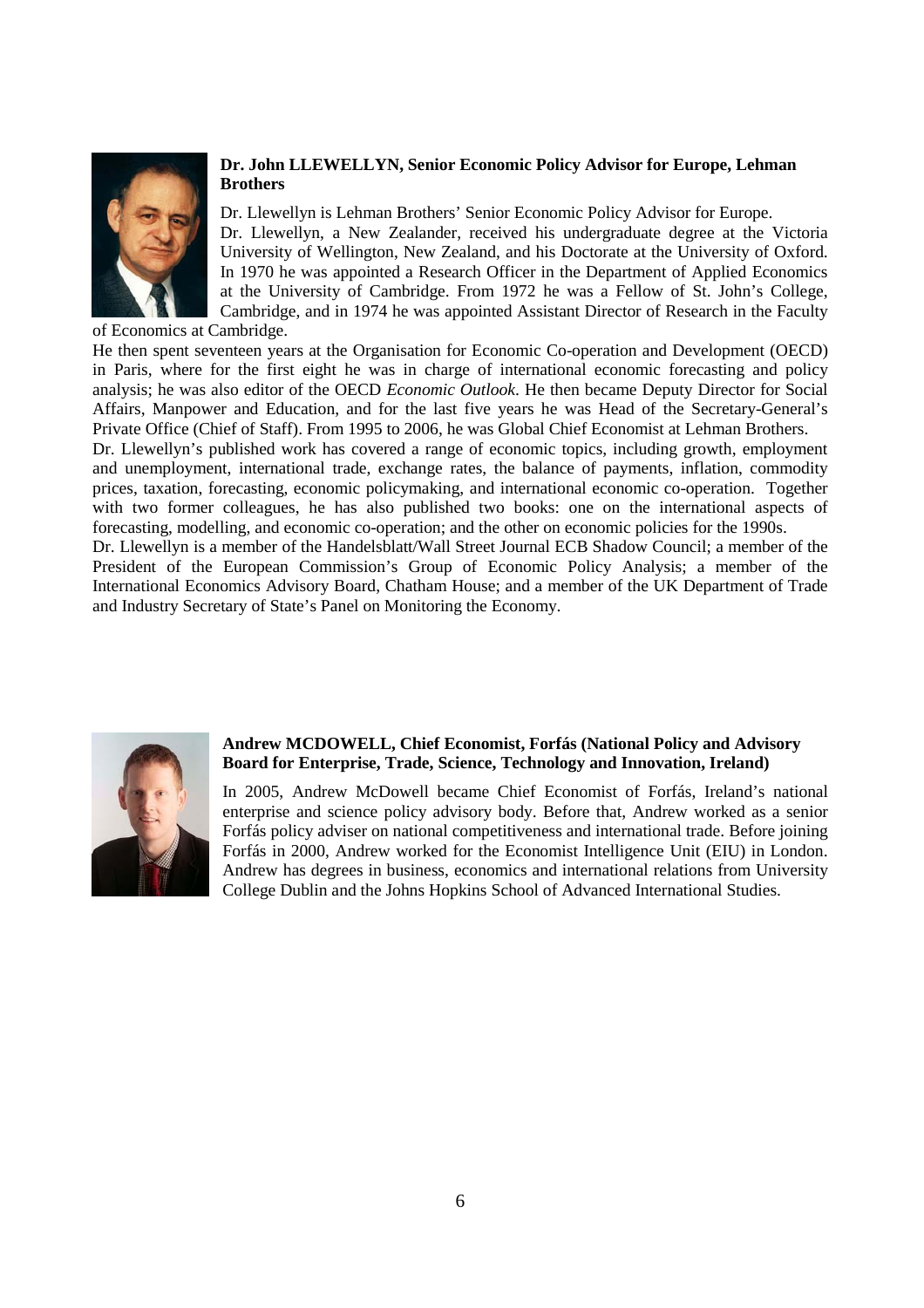

## **Tsuyoshi NAKAI, Director-General, JETRO Paris, European Coordination Centre**

Tsuyoshi Nakai passed the Superior National Administration Examination by Japanese Government and entered the Ministry of International Trade & Industry (MITI) in 1976. His professional career covered a variety of areas: Industrial structure policy, Technology policy, energy, high-tech industries, trade policy, economic cooperation especially towards Asian countries, intellectual property rights, human capital development and public sector reform.

Tsuyoshi Nakai is presently Director General of JETRO (Japan External Trade Organization) Paris, European Coordination Center. His priority is to develop business alliances between Japanese and French or European companies and support the new "Japan Brand" in such sectors as the food industry, fashion and design or contents.

Born in 1954, he graduated in 1976 from Keio University (B.A. Economics) and stayed at the Fletcher School of Law and Diplomacy in Boston (M.A.) in 1982. He worked in Beijing, China, from 1986 to 1989 (energy and environmental issues). He is also a visiting professor of Management in INSEAD.



**Dirk PILAT, Head of Science and Technology Policy Division, OECD**  Mr. Pilat, a Dutch national, began his career in the OECD in February 1994, taking up a position in the Resource Allocation Division of the Economics Department. He joined the Directorate for Science, Technology and Industry in May 1997 as a Principal Administrator in the Science and Technology Policy Division, later moving to the Economic Analysis and Statistics Division. He has worked on many high-profile projects, including the creation of the OECD database on productivity, the OECD Services project, the Ministerial report on "Seizing the Benefits of ICT in a Digital Economy", the report to

Ministers on the Growth Project, and the STI Scoreboard. Since January 2006, Mr. Pilat has been Head of the Science and Technology Policy Division.

Mr. Pilat holds a PhD in Economics from the University of Groningen. Mr. Pilat is married.



#### **Jørgen ROSTED, Director, Division for Research and Analysis (FORA), Ministry of Economic and Business Affairs, Denmark and Chair of the CIBE**

FORA was launched as an independent research entity in 2001 under the management of Jørgen Rosted. Jørgen Rosted has worked in the Danish central administration for more than 30 years, most recently as permanent secretary in the Danish Ministry of Business Affaris.

Jørgen Rosted is the chief architect behind most of FORA's projects. He is involved in all aspects of our projects: idea generation, analysis and communication of

results. He is a much sought-after lecturer and has built a large network of business leaders, organisations and the political life. Jørgen Rosted has most recently spear-headed FORA's research in the areas of userdriven innovation and the mapping of regional and national clusters.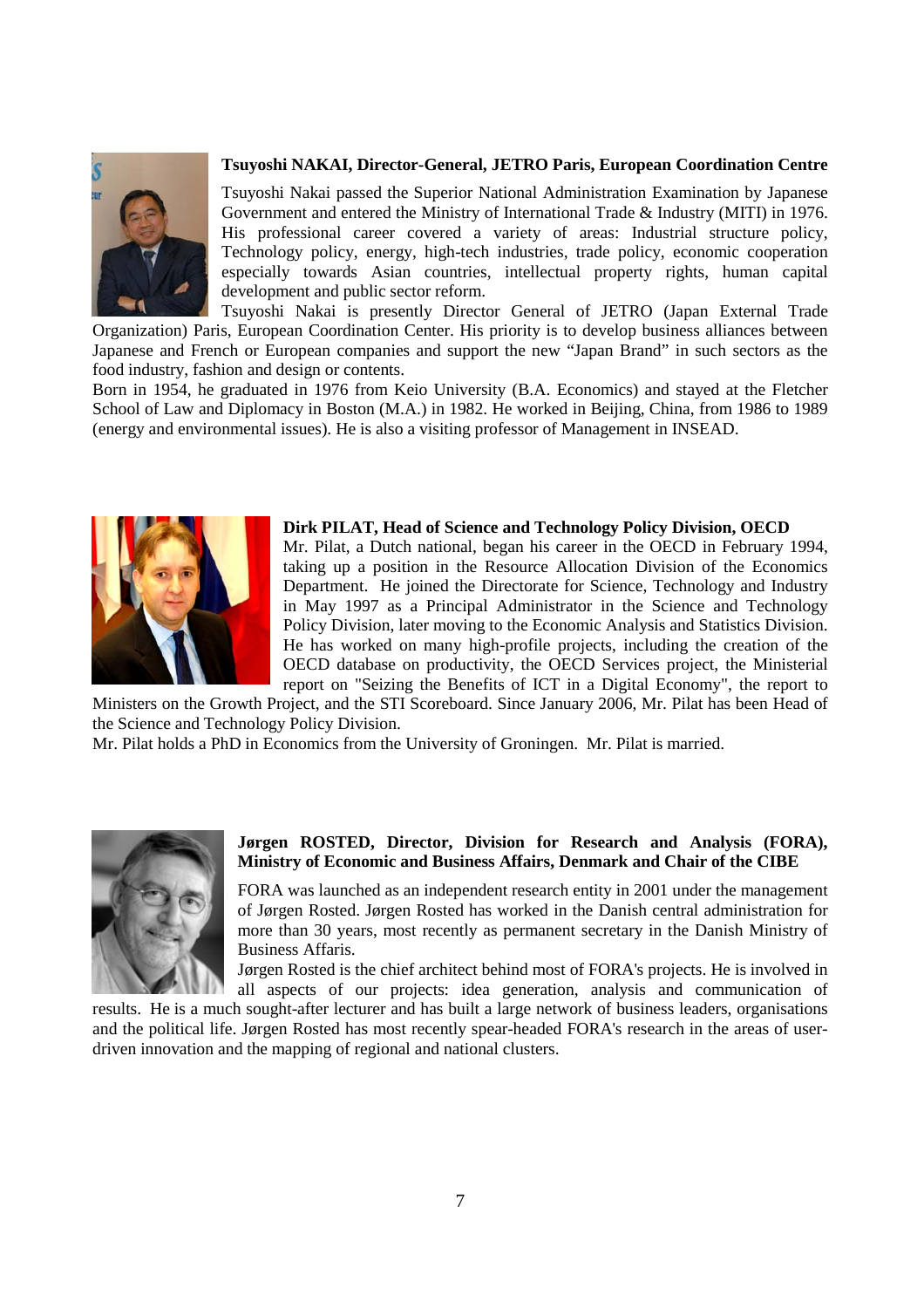

## **Luc ROUSSEAU,** *Directeur-Général des Entreprises***, Ministry of Economy, Finance and Industry, France**

Directeur général des Entreprises au sein du Ministère de l'Economie, des Finances et de l'Industrie depuis février 2005, ancien élève de l'École Polytechnique, ingénieur général des Mines, Luc ROUSSEAU a été conseiller pour l'Industrie, la Recherche scientifique et la Société de l'information du Premier ministre de 2002 à 2005. Auparavant, il a occupé différentes fonctions dans l'industrie et l'administration. Il a notamment été directeur régional de l'Industrie, de la Recherche et de

l'Environnement (DRIRE) d'Ile de France de 1998 à mai 2002, directeur du Cabinet du ministre délégué à la Poste, aux Télécommunications et à l'Espace en 1997, chargé de mission auprès du directeur du Budget au ministère de l'Economie et des Finances en 1996, directeur du Cabinet du secrétaire d'État à la Recherche en 1995, secrétaire général adjoint, secrétaire général puis directeur adjoint des Directions régionales de l'Industrie, de la Recherche et de l'Environnement de 1989 à 1995. Luc ROUSSEAU a également été chargé d'affaires chez Elf Technologies, filiale de capital-risque d'Elf-Aquitaine à New York de 1981 à 1982 après avoir débuté sa carrière chez Usinor en 1980.

#### Unofficial translation:

## **Luc ROUSSEAU, Directeur-Général, Enterprise, Ministry of Economy, Finance and Industry, France**

Director-General – Entreprises at the Ministry of Economy, Finance and Industry since February 2005, a graduate of the *École Polytechnique*, an Engineer and a graduate of *Ecole des Mines*, Luc Rousseau was counselor to the Prime Minister for Industry, Scientific Research and Information Society in 2002-2005. Prior to this, Mr. Rousseau had occupied different functions in industry and public administration, notably as Regional Director for Industry, Research and Environment for the *Ile de France* (Greater Paris) Region from 1998 to May 2002; Director of the Private Office of the Secretary of State in charge of the Post Office, Telecommunications and Space in 1997, Official Representative of the Director for Budget at the Ministry of Economy and Finance in 1996, Director of the Cabinet of the State Secretary for Research in 1995, Deputy Secretary General, Secretary General, then Deputy Director for the Regional Agencies for Industry, Research and Environment from 1989 to 1995. Luc Rousseau was also project manager in *Elf Technologies*, subsidiary of *Elf-Aquitaine* in New York from 1981 to 1982 after having started his career with *Usinor* in 1980.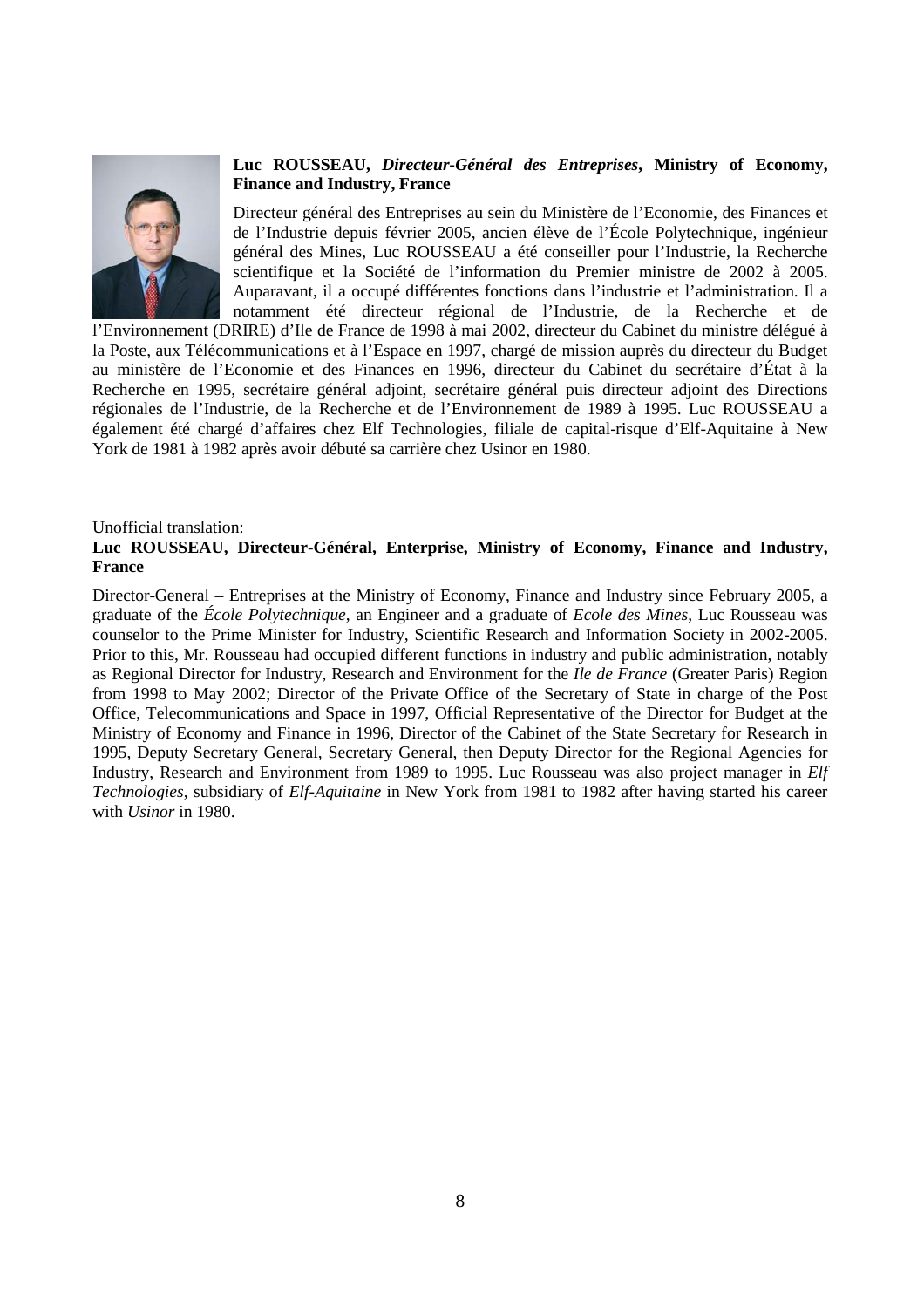

## **Professor Antoni SUBIRÀ, Professor of Finance, Instituto Estudios Superiores de la Empresa (IESE), University of Navarra. Member of the Aho Group**

Antoni Subirà i Claus was Minister of Industry, Trade and Tourism of the Catalan Government until November 2002. Recently, he became a full-time member of the faculty of IESE Business School, where he has taught for many years.

He was born in Mataró in 1940, into an industrial family. After President Jordi Pujol, he is the longest serving member of the Catalan Government. His late career has been marked by the world of politics.

After earning a Doctorate in Industrial Engineering from the Polytechnic University of Catalonia, Subirà moved to the United States thanks to a Fulbright scholarship. He earned a Master of Sciences in Industrial Management at Massachusetts Institute of Technology (MIT), and in 1965, returned to Catalunya to join IESE as a Professor of Managerial Economics. He had worked at IESE for several months during 1962 as a Research Assistant.

From 1967 to 1974, he was Director of the MBA program at IESE. The program had been launched three years earlier, and during this stage was fully consolidated. At the same time, he also served as a consultant for various companies including Cepsa, Nestlé, IBM, and ACESA.

With the political transition to democracy in Spain in 1975, Subirà grew more involved with politics. The political party Convergència Democràtica de Catalunya (CDC) was founded in clandestine at this time, by Jordi Pujol, Miguel Roca, Antón Canyelles and Antoni Subirà.

During these years, Subirà assumed different responsibilities inside the party until April 1980, when he was elected a PM of the Parliament of Catalunya. From February 1982 to December 1989, he was whip of the Parliamentary group of the coalition in government in Catalunya. Subsequently, he was nominated Minister of Industry and Energy and in June 1996, he acquired responsibility for the area of Trade and Tourism.

Subirà's industrial policy rested on four axes - internationalization, quality/competitiveness, research and development, and equitization - utilizing the "clusters" methodology developed by Mr. Porter. He is currently Chairman of the Advisory Board of the competitiveness Institute (TCI) and of the foundation Clusters and Competitiveness,

Married, with three children and four grandsons, he loves to read, listen to music and play sports, such as sailing and tennis.

As Minister of Industry and Energy, Trade and Tourism, Antoni Subirà has been a member of numerous Boards, of which stand out the Presidency of the COPCA, Institut Català de Consum, Institut Català de Tecnologia, Turisme de Catalunya, Centro Internacional de Métodos Numéricos de la Universidad Politécnica de Cataluña, Catalana d'Iniciatives, the Spanish Institute of Foreign Trade (ICEX), and Fira Internacional de Barcelona.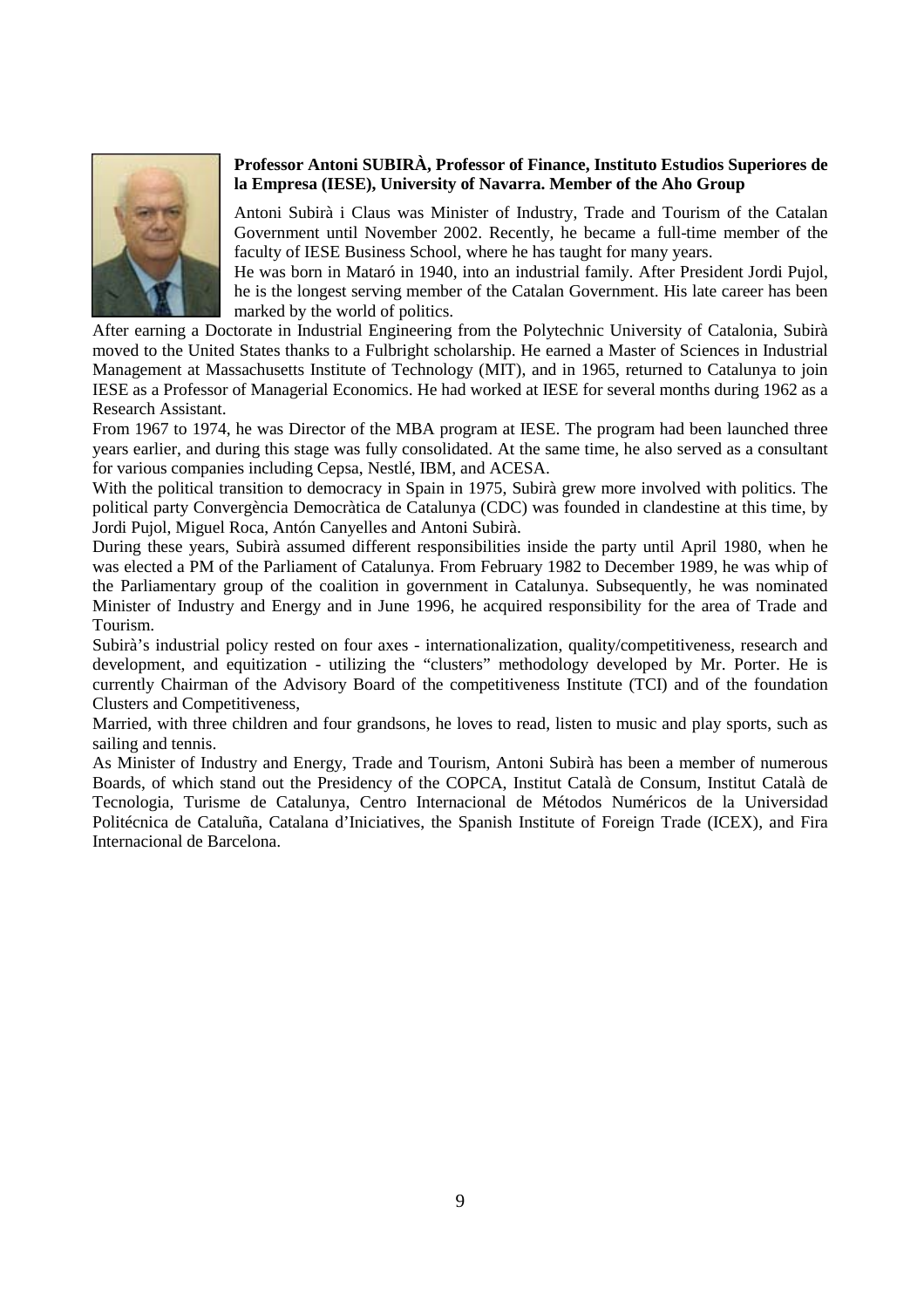

# **Takayuki SUMITA, Director, Technology Promotion Division, Industrial Science and Technology Policy and Environment Bureau, Ministry of Economy, Trade and Industry, Japan**

Takayuki SUMITA was born in 1962, graduated from Tokyo University (BA in Law) and joined MITI in 1985. After working for Japan Patent Office, Security Export Control Office and Software Division, he took the degree of MS from the Graduate School of Foreign Service, Georgetown University between 1991and 1993. With two years experience in Environment Agency, he returned to MITI in 1995, and worked as a deputy director in Industrial Policy Bureau and Energy Agency.

He was promoted to a Director for FTA/EPA in 2001, playing the central role in planning of overall strategy toward the East Asia Economic Partnership and in negotiating with Mexico and ASEAN countries for concluding economic partnership agreements for three years and a half.

After working as the director, IPR policy Office, he moved to the current position in January 2006. Throughout this period, with the wider authority beyond IPRs or R&D, he has been deeply involved in policy planning on innovation and corporate management, while leading the intensive discussion on intellectual asset based management(IAbM), including the publication of the disclosure guideline, making presentations in OECD or World Bank conference on intellectual assetts in Paris and Ferrara, constructing a consortium on IAbM in Japan, and being selected as one of the board members of the New Club of Paris on intellectual capital.



#### **Nobuo TANAKA, Director for Science, Technology and Industry, OECD**

Nobuo Tanaka is the official candidate of Japan for the post of Executive Director, the International Energy Agency (IEA), Paris, and since 16 August 2004, OECD Director for Science, Technology and Industry at the Paris-based Organisation for Economic Co-operation and Development (OECD), with responsibility for a broad range of issues including science policy, information and communication technologies, economic and statistical analyses, biosciences, and sectoral issues. Mr. Tanaka heads the internal OECD Steering Group for the Centre for Entrepreneurship.

Mr. Tanaka has a degree in Economics from the University of Tokyo and an MBA from Case Western Reserve University, Cleveland, Ohio. In 1973, Mr. Tanaka began his career with the Ministry of Economy, Trade and Industry (METI) (formerly known as the Ministry of International Trade and Industry, MITI), in Tokyo. He has extensive national government and international experience within METI, the Embassy of Japan in Washington D.C. (twice) and OECD. Within METI, he has held a broad range of high level posts, Deputy-Director of the General Affairs Division, Machinery and Information Industries Bureau, Personnel Division, Director of International Nuclear Energy Affairs of the Natural Resources and Energy Agency. He first joined the OECD in 1989 as Deputy Director of the Directorate for Science, Technology and Industry, and was promoted to Director in 1992. In 1995, he returned to METI as Director of the Industrial Finance Division. He has since worked in METI in high ranking positions, the most recent being Director-General, Multilateral Trade System Department, Trade Policy Bureau.

Mr. Tanaka, a Japanese national, is married with two children.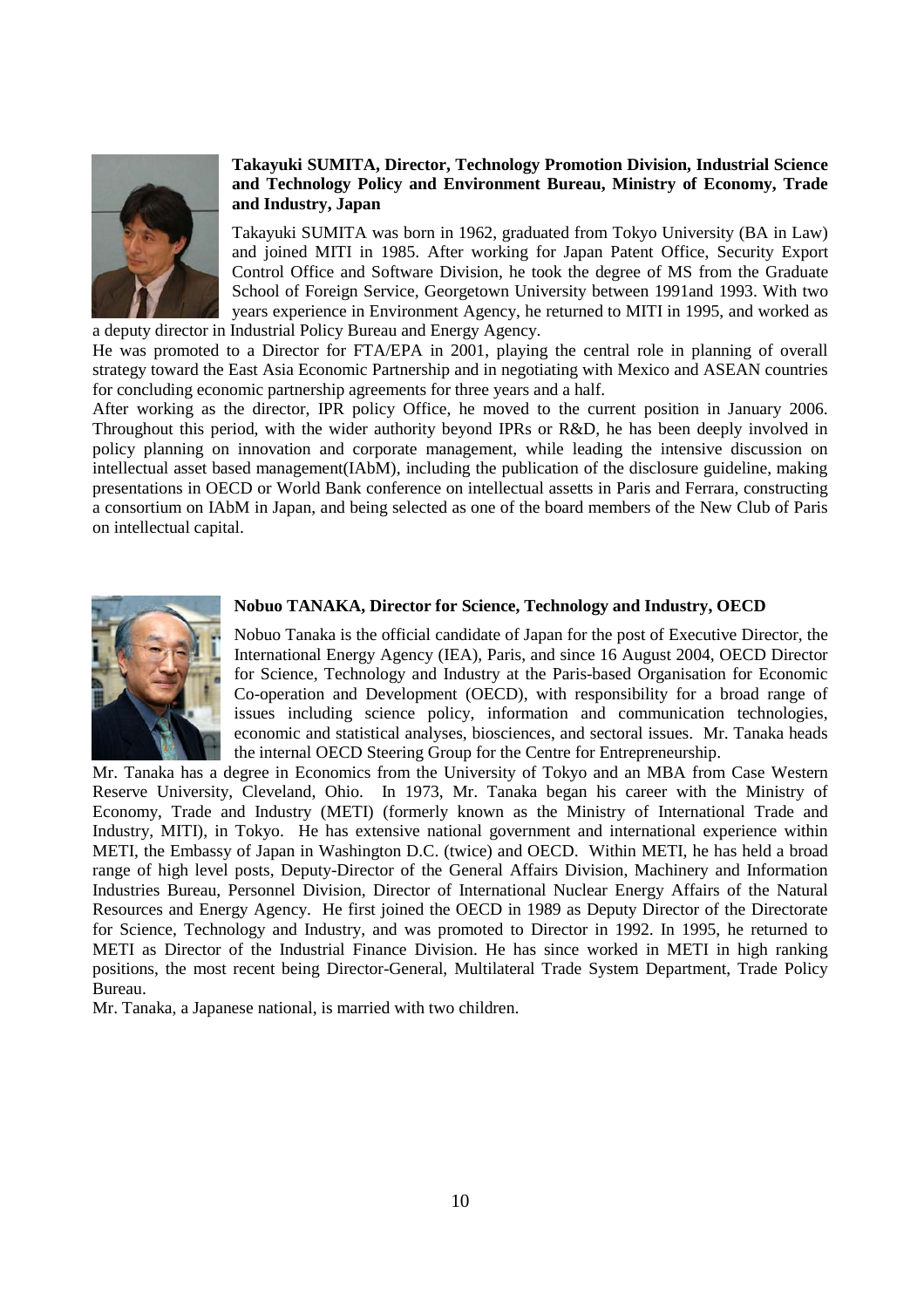

Fox.

#### **Professor Angel VILLALOBOS, Undersecretary for International Trade Negotiations, Ministry of Economy Mexico**

Angel Villalobos has worked in several position in the Mexican public sector, and since April 2002, as Undersecretary for International Trade Negotiations at the Ministry of the Economy. Mr. Villalobos has served as Chief of Staff to the Minister of the Economy, Dr. Luis Ernesto Derbez.

Before working for the Ministry of the Economy, Angel Villalobos was Chief of Staff of Economic Information and Analysis with the transition team of President Vicente

Between 1996 and 2000, Mr. Villalobos was the Director of Compass Consulting, an economics and business consulting firm. Moreover, he has worked in the private sector in positions as Manager of Economic Analysis, Manager of Industrial Analysis, and Specialist in International Economics at Vitro Coorporativo, Manager of Economic Analysis at Vitro Envases, and Consultant for the Department of Economic Analysis in Grupo Cydsa.

Furthermore, Mr. Villalobos has developed an academic career as a professor at the Instituto Tecnológico y de Estudios Superiores de Monterrey (ITESM), and as President of the Economists College of Nuevo Leon. He has also worked as a consultant for macroeconomic and sectoral affairs in Central America at the Inter-American Development Bank, and as Adviser in economic affairs for the Civic Council of Institutions in Nuevo Leon.

Mr. Villalobos obtained his Bachelor's degree in Economics at the ITESM, a diploma in management from the Instituto Panamericano de Alta Dirección de Empresas (IPADE) at Monterrey, and a master of arts in international trade and public finance at Northwestern University in Evanston, Illinois. Currently, Mr. Villalobos is an economics doctoral candidate at Northwestern University.



#### **Ken WARWICK, Deputy Chief Economic Adviser, Department of Trade and Industry, United Kingdom, and Vice Chair of CIBE**

Ken Warwick is a vice-chair of the Committee on Industry and Business Environment and, as part of that role, chairs an annual OECD Special Session on Globalisation.

Ken is Deputy Chief Economic Adviser at DTI. His role includes coordinating the work of the DTI economics teams, acting as Head of Profession for DTI's economists, and directing the work of the analysts in the DTI Strategic Policy Analysis unit. His current interests include better regulation, globalisation, competitiveness, productivity, business planning, and policy evaluation.

Before taking up his current post in June 2003, Ken was Director of Economic Analysis in the Strategy Unit. His role there included macroeconomic assessments and briefing, economic analysis of competitiveness and productivity, and advice to DTI Ministers on business tax issues. Ken led the development of DTI's annual *Productivity and Competitiveness Indicators* publication.

Prior to joining the DTI in 1996, Ken spent four years as a senior economist in the FCO, where he was responsible for economic analysis and advice on a wide range of countries in the former Soviet Union, Middle East, Latin America and Asia.

Educated at Cambridge and Yale Universities, Ken has spent most of his career as an economist in UK Government. In the early 1990s, he was seconded for three years to the International Monetary Fund in Washington.